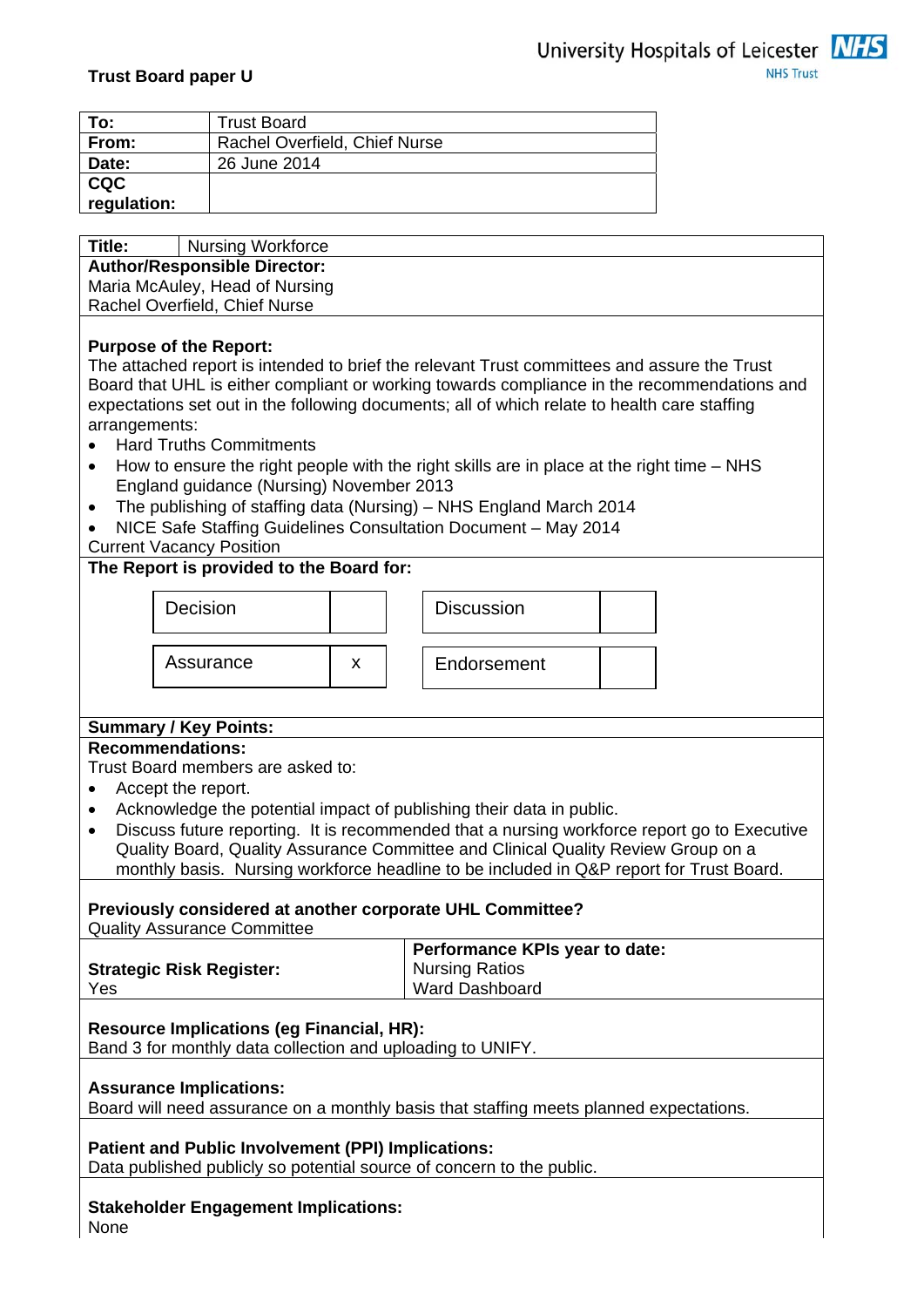| <b>Equality Impact:</b>                |  |
|----------------------------------------|--|
| None                                   |  |
| Information exempt from Disclosure:    |  |
| No                                     |  |
| <b>Requirement for further review?</b> |  |
| Yes, six monthly establishment reviews |  |
| Monthly reporting                      |  |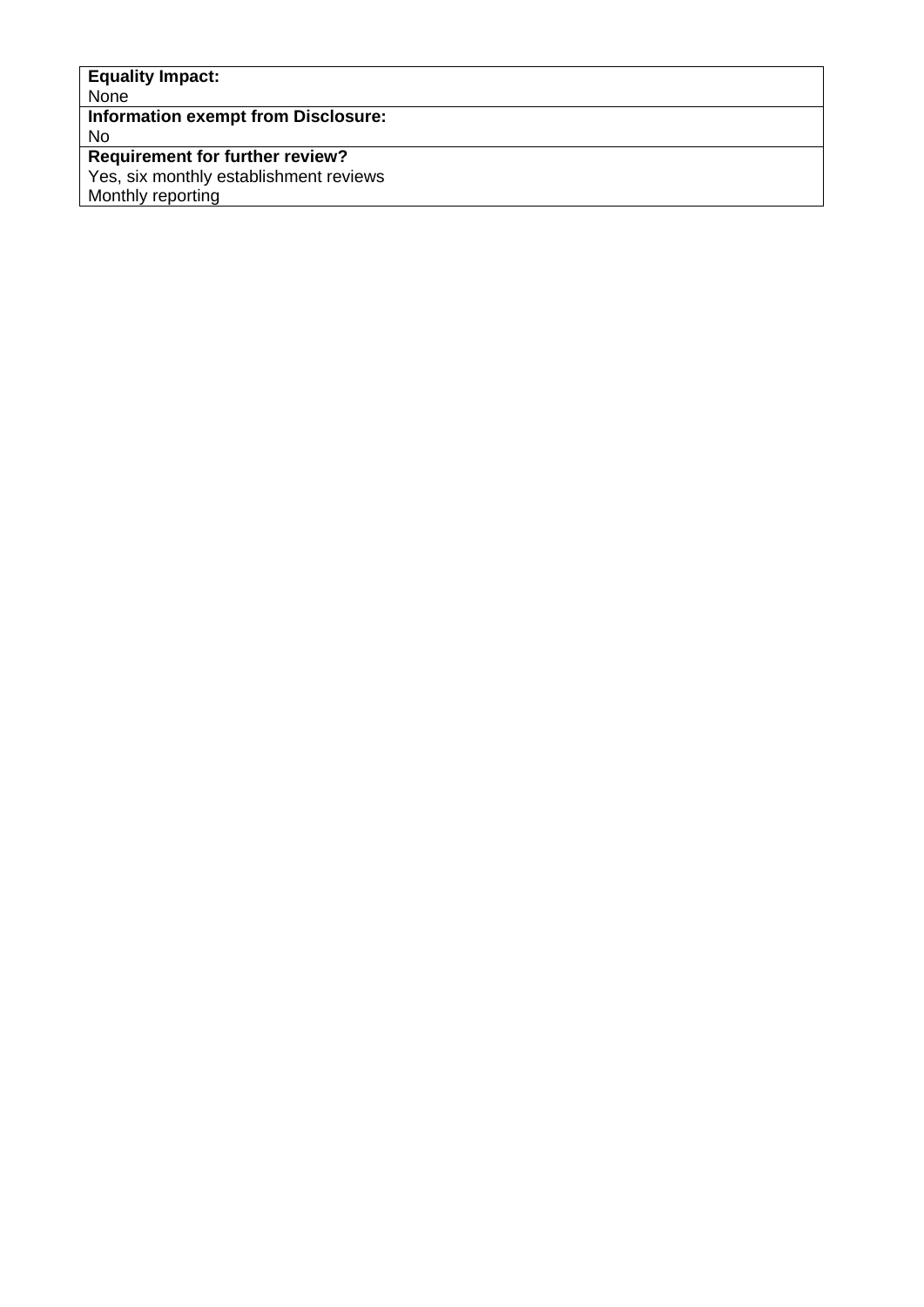## **UNIVERSITY HOSPITALS OF LEICESTER NHS TRUST**

- **REPORT TO: Trust Board**
- **DATE: 26 June 2014**
- **REPORT BY: Rachel Overfield, Chief Nurse**
- **SUBJECT: Nursing Workforce** 
	- **Hard Truths Commitments**
	- **How to ensure the right people with the right skills are in place at the right time – NHS England guidance (Nursing) November 2013**
	- **The publishing of staffing data (Nursing) NHS England March 2014**
	- **NICE Safe Staffing Guidelines Consultation Document May 2014**
	- **Current Vacancy Position**

#### **1. Introduction**

The following report is intended to brief the relevant Trust committees and assure the Trust Board that UHL is either compliant or working towards compliance in the recommendations and expectations set out in the above recent documents; all of which relate to health care staffing arrangements.

### **2. How to ensure the right people, with the right skills are in the right place at the right time - NHS England Guidance November 2013 (Nursing)**

This document issued by Jane Cummings, Chief Nursing Officer England and the National Quality Board was intended to assist organisations to make the right decisions about staffing arrangements to ensure safety, caring, compassionate nursing care could always be provided.

The document acknowledged that it was not possible to give a single formula for calculating nurse staffing ratios and urged organisations to use acuity tools, real time measurements, output quality indicators and staff and patient feedback to make decisions regarding staffing levels.

The guidance set out ten expectations (Table 1) and details how organisations could deliver against these expectations.

The UHL Chief Nurse and senior colleagues assessed where UHL were against the expectations set out in the guidance and have been working towards compliance over the last few months (Table 1).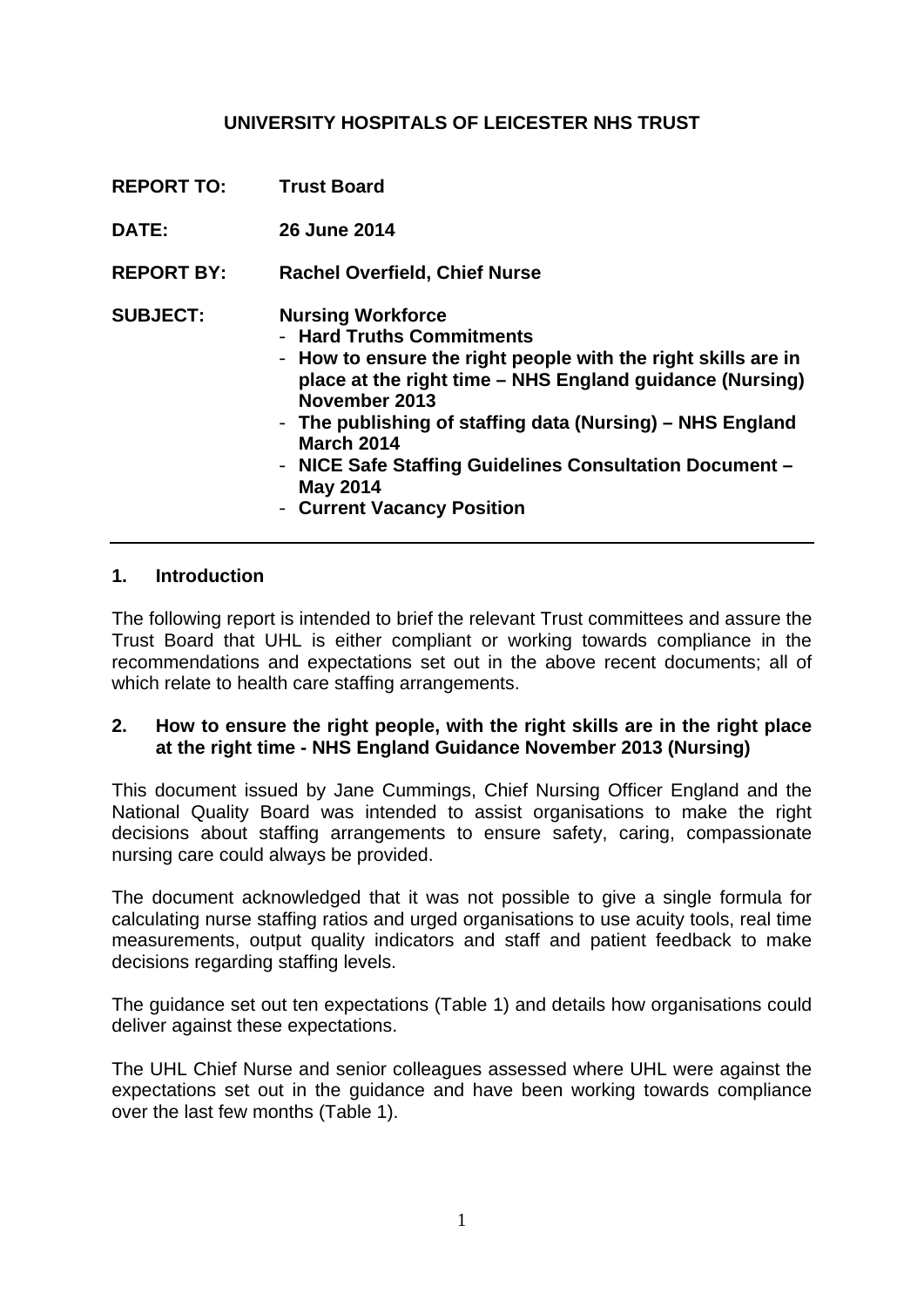|     | Table 1                                                                     |                         |
|-----|-----------------------------------------------------------------------------|-------------------------|
|     | <b>Expectation</b>                                                          | <b>RAG</b>              |
| 1.  | <b>Trust Boards take full</b>                                               |                         |
|     | Responsibility for quality of care provided to patients and as a key        |                         |
|     | determinant of quality, take full and collective responsibility for         |                         |
|     | nursing staffing capacity and capability.                                   |                         |
| 1.1 | 6/12 establishment review and report to Trust Board with sign off.          | G                       |
| 1.2 | Regular updates to Trust Board.                                             | G                       |
| 1.3 | Assurance that escalation policies / contingency plans are in place.        | $\overline{\mathsf{G}}$ |
| 1.4 | Use of Dashboards / heat maps by ward.                                      | G                       |
| 2.  | Processes are in place to enable staffing establishments to be met          |                         |
|     | on a shift by shift basis.                                                  |                         |
| 2.1 | Daily shift on shift reviews of staffing should happen at 'group'           | G                       |
|     | level.                                                                      |                         |
| 2.2 | E roster should be in place and used to deploy staff to most                | $\mathbf{A}$            |
|     | needed areas.                                                               |                         |
| 2.3 | Escalation / contingency plans should be in place and staff feel            | $\mathbf{A}$            |
|     | enabled to use them.                                                        |                         |
| 3.  | Evidence based tools are used to inform on staffing capacity and            |                         |
|     | capability eg                                                               |                         |
| 3.1 | Safer nursing care tool.                                                    | A                       |
| 3.2 | Nurse sensitive indicators                                                  | G                       |
| 3.3 | Birth-rate plus (midwives)                                                  |                         |
| 4.  | Clinical and managerial leaders foster a culture of professionalism         | $\mathbf{A}$            |
|     | and responsiveness where staff feel able to raise concerns                  |                         |
| 5.  | A multi-professional approach is taken when setting nursing and             | G                       |
|     | midwifery staffing establishments.                                          |                         |
|     | Establishment reviews done and signed off with Chief Operating<br>$\bullet$ |                         |
|     | Officer, Finance Director, Medical Director and Director of                 |                         |
|     | Human Resources taking into account all interdependencies.                  |                         |
| 6.  | Nurses and midwives have sufficient time to fulfil responsibilities         | R<br>A                  |
|     | that are additional to direct care duties.                                  |                         |
|     | <b>CPD Supervision</b><br>٠                                                 |                         |
|     | Suspension / management<br>$\bullet$                                        |                         |
|     | Leadership                                                                  |                         |
| 7.  | Trust Boards receive monthly updates on workforce information               | G                       |
|     | and staffing capacity and capability and discuss in public at least         |                         |
|     | every six months.                                                           |                         |
|     | Monthly ward dataset.<br>$\bullet$                                          |                         |
|     | Staffing on a shift by shift basis.<br>$\bullet$                            |                         |
|     | Staffing related to quality metrics                                         |                         |
| 8.  | NHS providers clearly display information about care staff present          | A                       |
|     | on each ward, clinical setting and department each shift.                   |                         |
| 9.  | Providers of NHS services take an active role in securing staff in          | G                       |
|     | line with their workforce requirements.                                     |                         |
| 10. | Commissioners actively seek assurance that staffing capacity and            | G                       |
|     | capability is safe with providers with whom they commission.                |                         |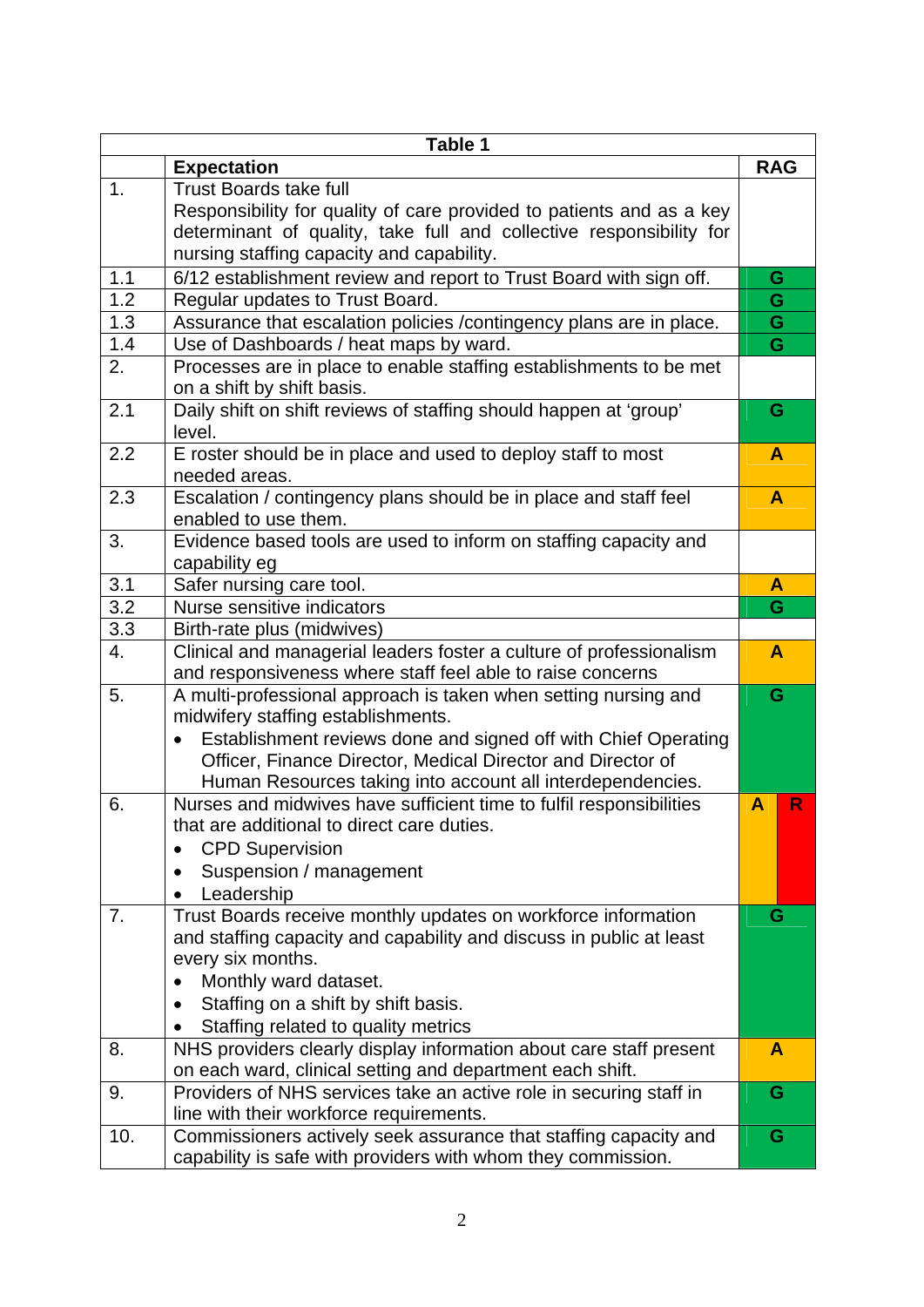## **3. Hard Truths Commitments regarding the Publishing of Staffing Data**

Jane Cummings and Professor Sir Mike Richards wrote to CEO's at the end of March 2014 giving clear guidance regarding the delivery of the Hard Truth Commitments associated with publishing staff data. Staffing data is to be published by June 2014 at the latest. This is to be done in the following ways:

### • **6 monthly establishment reviews to the Trust Board using evidence based tools**

- Compliant.
- Full review signed off in August 2013 with significant investment.
- Lighter touch establishment review completed May 2014 (information available upon request).
- Plan to undertake acuity based review in October for Trust Board reporting in December 2014 and in time for budget setting.

### • **Information about nurses, midwives and care staff deployed for each shift compared to what has been planned, displayed at ward level.**

- Compliant.
- Databoards ordered in order to provide a standard approach across the Trust. Currently being fitted on every ward.
- Information format agreed with Patient Advisors.

### • **Monthly Board report detailing shift by shift variance of planned vs actual staffing by ward**

- Compliant.
- Attached at Appendix 1 is the monthly aggregated results by ward.
- Shift by shift on a daily basis information is displayed in strategic places in the Trust and bed management hub and Chief Executive's Corridor and is captured as a monthly report, attached at Appendix 2.
- Monthly information also included in ward dashboard as part of Quality and Performance Report.

### • **Reports must be provided on the Trust website and on NHS Choices.**

- Compliant.
- May data uploaded for publication on NHS Choices 24 June 2014.
- Link to UHL website which gives more narrative and detail at ward level. This still requires some more work but meets the minimum requirements.

Stock takes on compliance with these duties are taking place which the Trust has responded positively to.

The TDA and CQC will include compliance with these actions as part of their assurance regimes.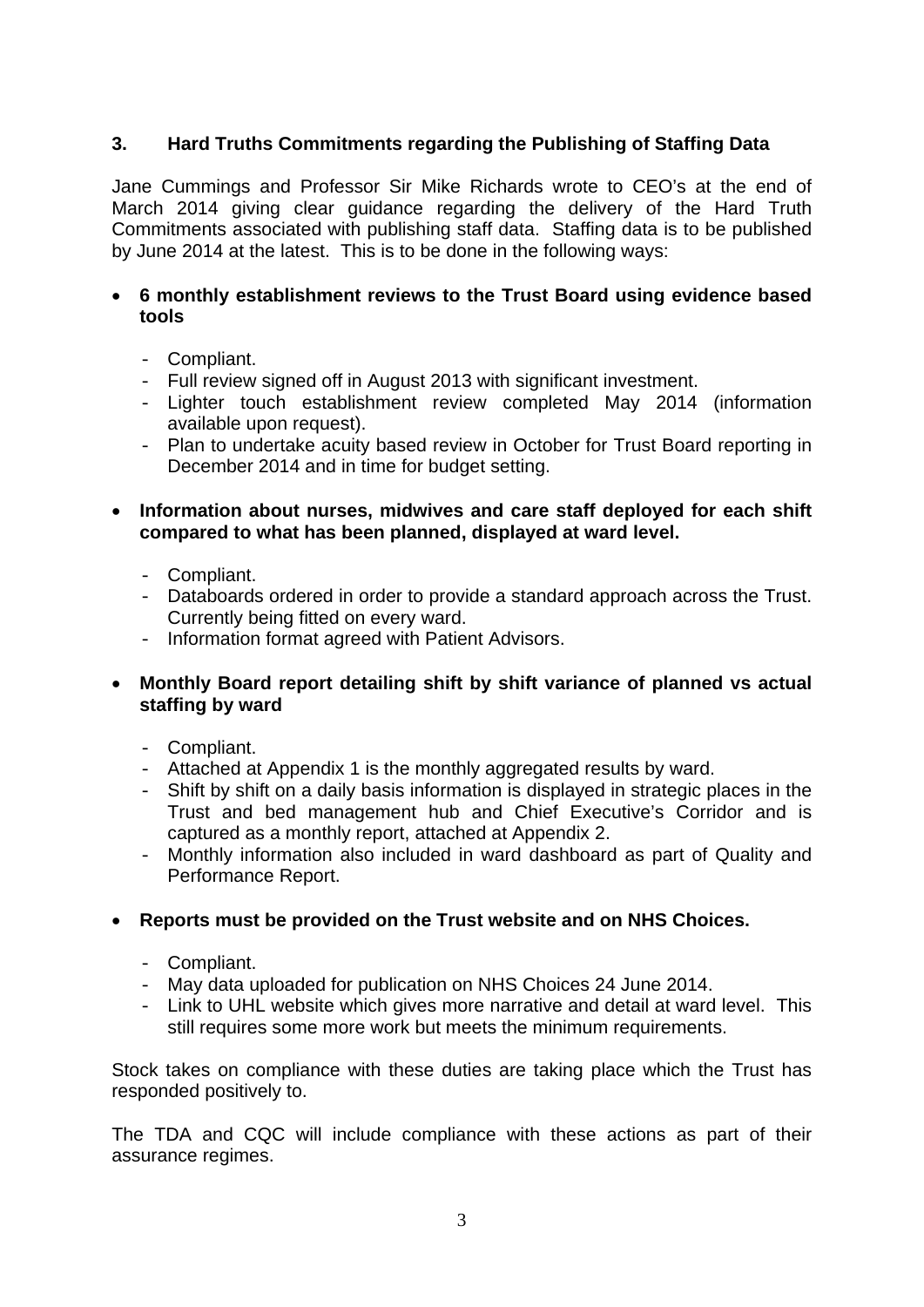## **4. NICE Safe Staffing Guidance**

NICE have just issued a consultation document on safe staffing levels in adult patient wards in acute hospitals. The consultation period runs from 12 May to 6 June 2014.

The document recognises that there is no single nurse to patient ratio that can be applied across all areas. The guidance recommends factors that need to be systematically applied at ward level to assess staffing needs. These factors are very similar to those described in the previous two documents described in this report, ie

- Ensure the right culture is in place to support staff;
- Use evidence based tools to calculate staffing needs;
- Regularly review staffing arrangements;
- Link staffing level to quality outcomes;
- Recognise environmental factors. Assess all patient needs over and above those clinically admitted with eg LD, dementia.

## **5. Vacancies**

| May 2014 statistics:                              |          |
|---------------------------------------------------|----------|
| The sum of budgeted wte is reported as            | 5078 wte |
| The sum of nurses in post is reported as          | 4527 wte |
| The sum of nurses waiting to start is reported as | 237 wte  |
| The sum of nurses waiting to leave is reported as | 89 wte   |
| Therefore the sum of total reported vacancies is  | 403wte   |



Graph 1 Nursing WTE budget, in post and vacancies October 2013-May 2014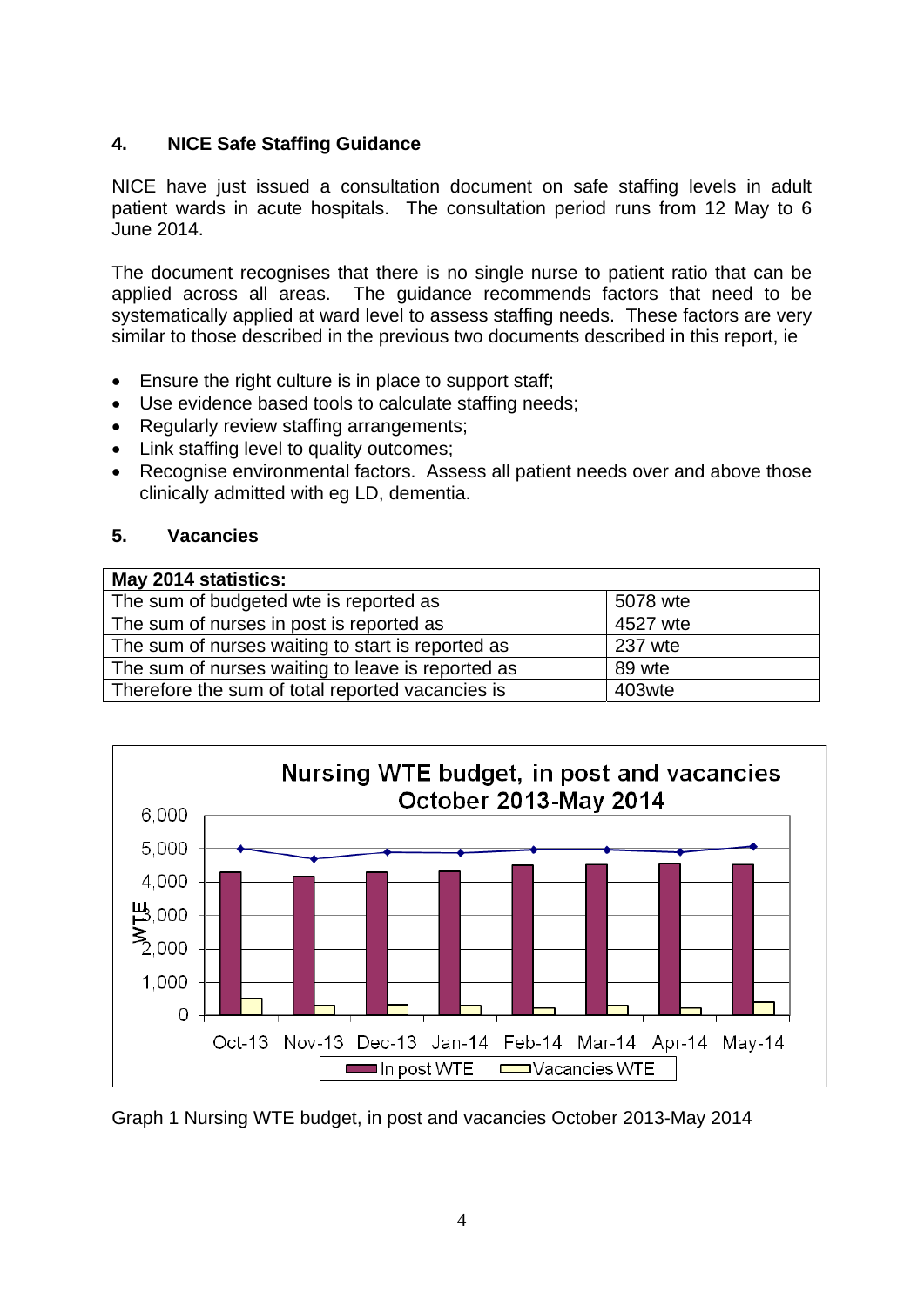There has been an increase in reported vacancies for May 2014.

There has been increased funding in areas (ITAPS) to open extra ITU beds; the same within Women's and Children's. The establishments and month 1 budget reporting is much more robust for the reporting period of May and increased funding streams, previously agreed, have been set up and realised at month 1.



Graph 2 Nursing Vacancies April 2013 to May 2014

## **6. Bank and Agency**

The percentage of bank fill versus agency has increased in favour of bank fill compared to May 2013.

The percentage of agency is slowly reducing.

Every attempt is being made to fill the gap more across the organisation.

As a senior nursing team we have agreed that non-framework agencies will not be used unless the request is made from the Head of Nursing for the CMG.

| For the month of May the average figures are: |                                |  |  |  |  |  |  |
|-----------------------------------------------|--------------------------------|--|--|--|--|--|--|
| Requests                                      | 13756 hours-this equals 366wte |  |  |  |  |  |  |
| Fill rate                                     | 65% ie 35% unfilled            |  |  |  |  |  |  |
| <b>Bank filled</b>                            | 5090 hours                     |  |  |  |  |  |  |
| Agency filled                                 | 3848 hours                     |  |  |  |  |  |  |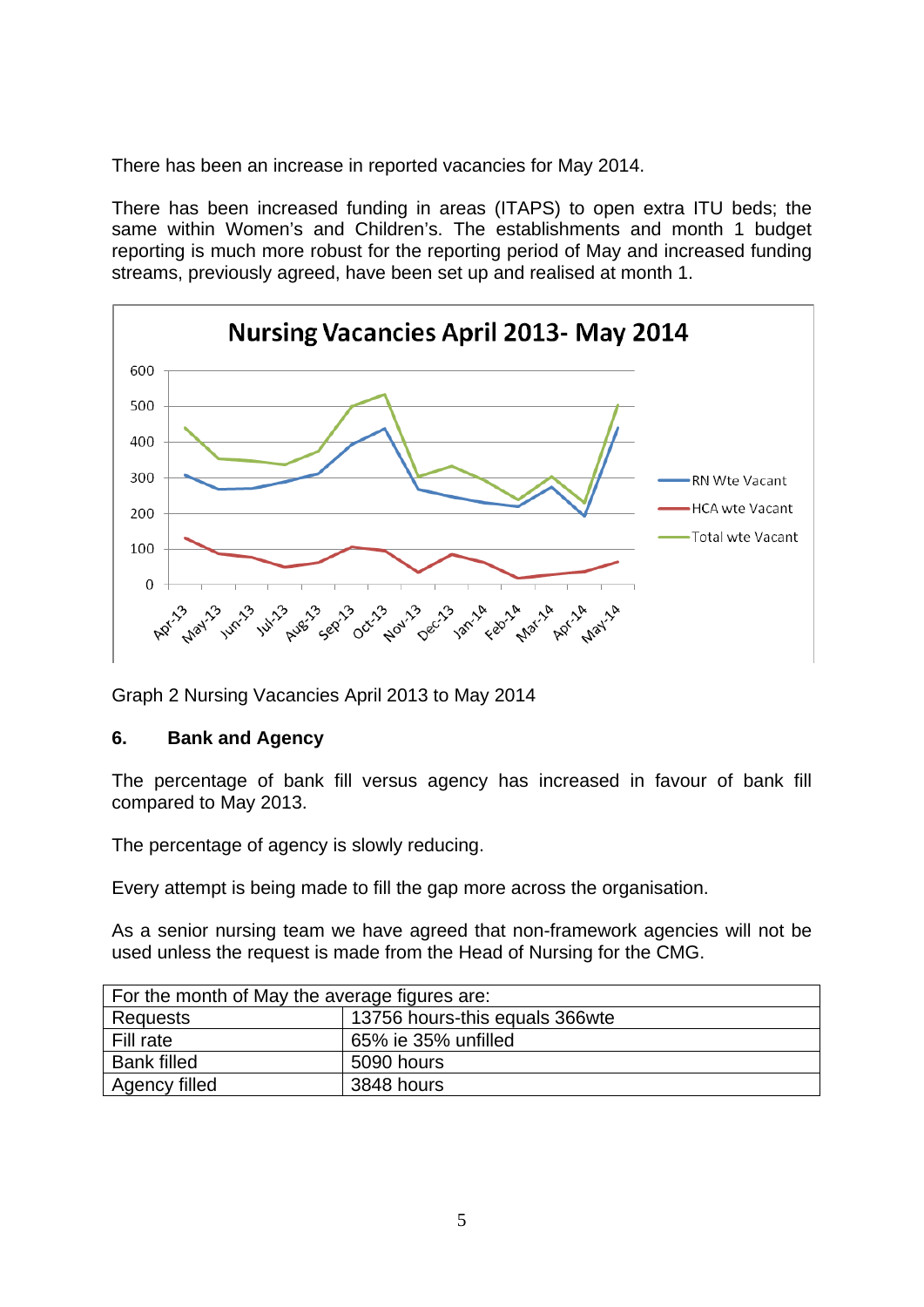

## **7. Recruitment**

## **International Recruitment**

To date 146 international nurses have joined the Trust and have undertaken a very detailed and comprehensive induction programme. This programme lasts 8 weeks. Further recruitment is planned with 15 international recruits planned to join the Trust in June. Current plans are for a further 50 international to join the Trust in September 2014. This can be increased by a further 100 international nurses, so a total of 150; however is dependent on availability of training facilities. This is under review by the Executive Team. The plan for 2015 and our international recruitment is for 5 cohorts of up to 30 nurses recruited throughout 2015. Again this number can be increased in line with availability of training facilities and funding.

### **Local Recruitment**

Our local recruitment continues, with monthly adverts for Registered Nurses and bimonthly adverts for Health Care Assistants, to further support this we proactively attend all RCN recruitment fairs across the country. We continuously recruit form our local university twice a year, with interviews planned for 80+ newly qualified Adult nurses, 25 children's nurses and 25 midwives planned for early June. The timeline for these nurses joining the Trust is November 2014.

### **8. Conclusion**

There is now clear guidance and expectation placed on providers to plan, monitor and respond to nursing, midwifery and care staffing requirements. Gaps in planned staffing will be published publicly both at ward level and on NHS Choices.

UHL has systems and processes in place to meet these expectations but it should be noted that this has been a huge undertaking and will require on-going resourcing.

The Board has previously had information regarding nursing workforce, vacancies, quality impact and impact of staffing groups. The Board now need to decide in what format and frequency it wishes to receive this information in the future.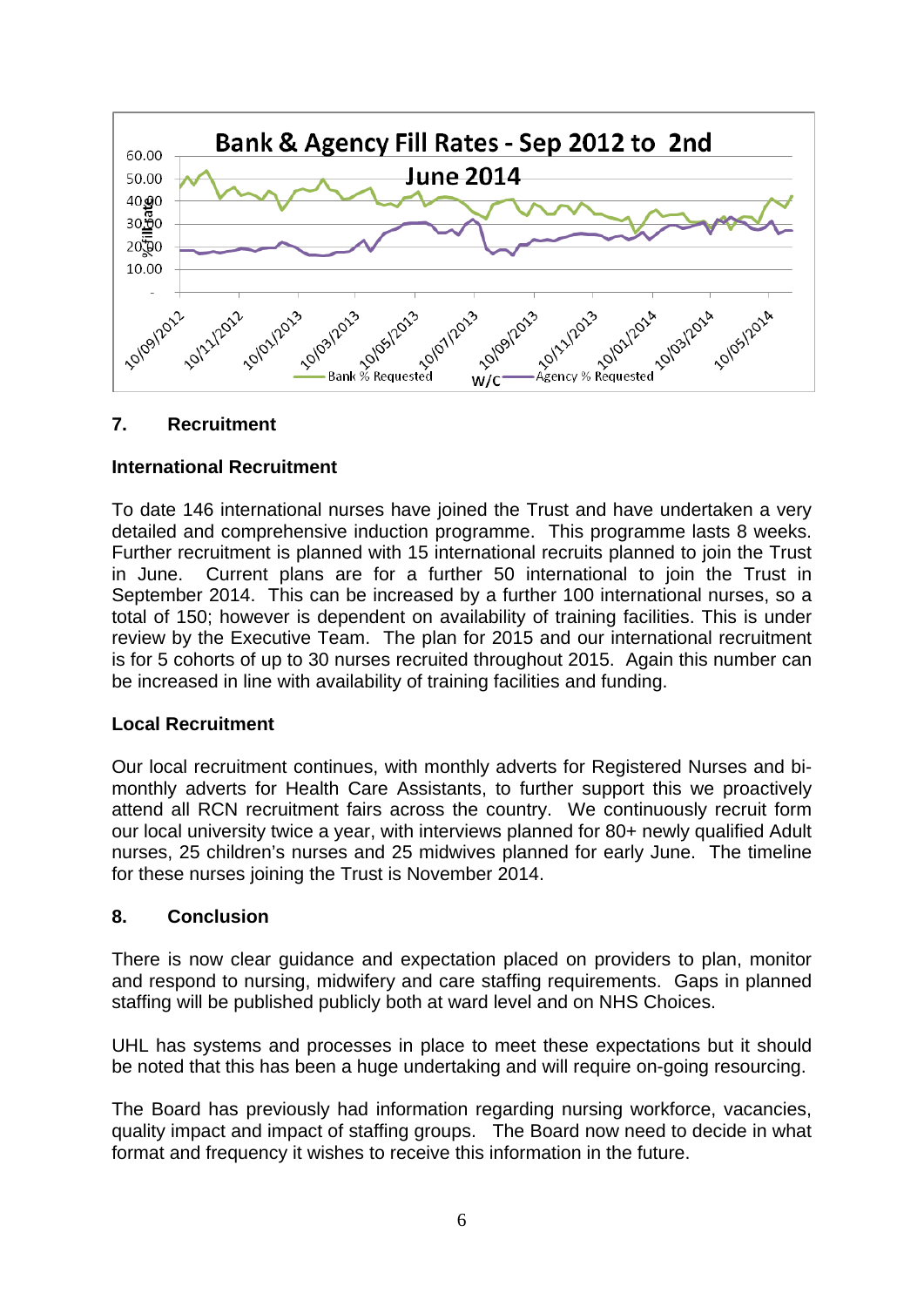### **9. Recommendations**

Trust Board members are asked to:

- Accept the report.
- Acknowledge the potential impact of publishing their data in public.
- Discuss future reporting. It is recommended that a nursing workforce report go to Executive Quality Board, Quality Assurance Committee and Clinical Quality Review Group on a monthly basis. Nursing workforce headline to be included in Q&P report for Trust Board.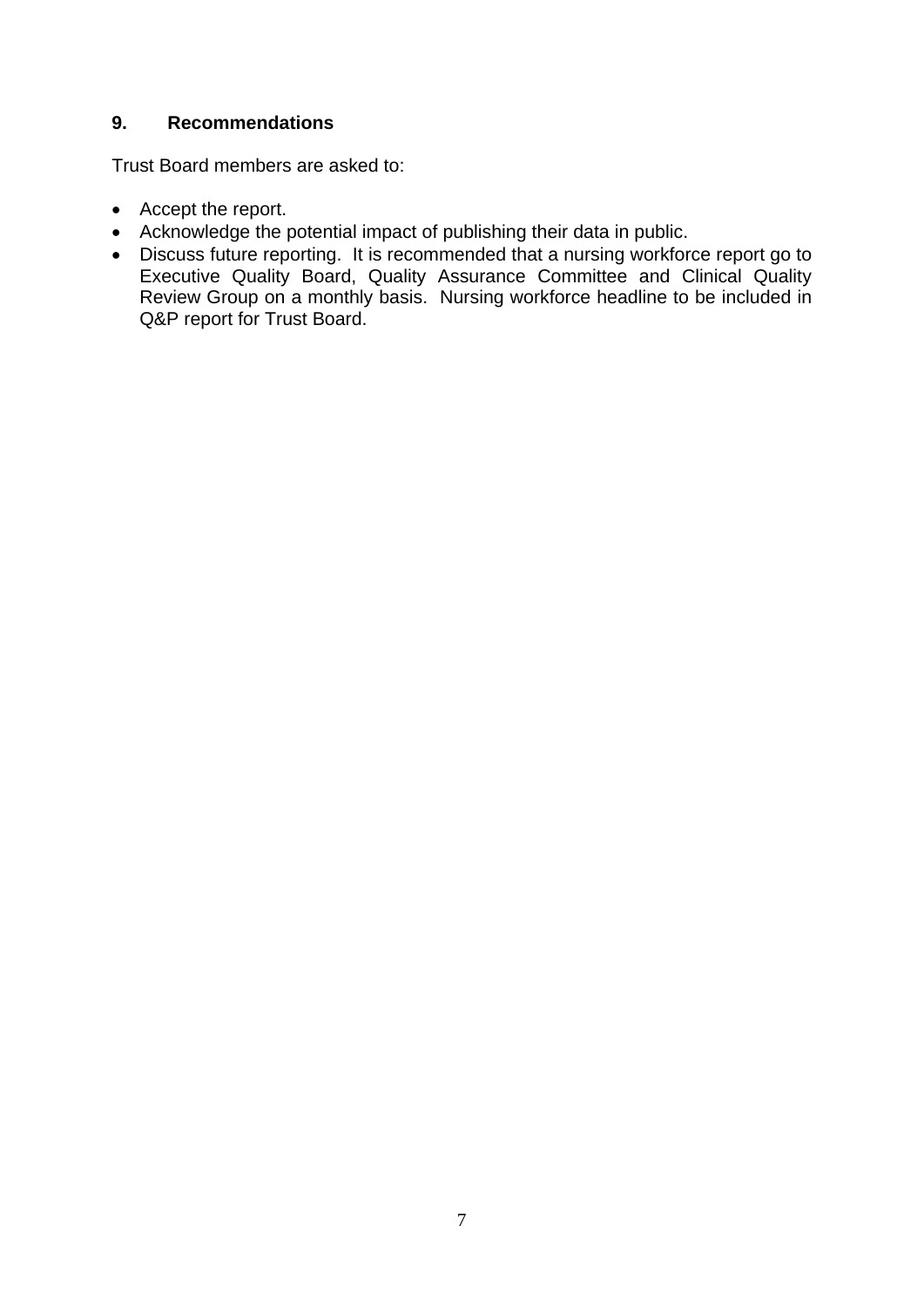# University Hospitals of Leicester NHS TrustWard Fill Rate Indicator

# Staffing: Nursing, midwifery and care staffMay 2014

|                                    |                           |                                                          |                                 | <b>Night</b><br>Day                    |              |              |                   |              | Day               |                | <b>Night</b> |                |                |                |                |
|------------------------------------|---------------------------|----------------------------------------------------------|---------------------------------|----------------------------------------|--------------|--------------|-------------------|--------------|-------------------|----------------|--------------|----------------|----------------|----------------|----------------|
|                                    |                           |                                                          | Main 2 Specialties on each ward | <b>Registered</b><br><b>Care Staff</b> |              |              | <b>Registered</b> |              | <b>Care Staff</b> | <b>Average</b> |              | <b>Average</b> |                |                |                |
|                                    |                           |                                                          |                                 | <b>Total</b>                           | <b>Total</b> | <b>Total</b> | <b>Total</b>      | <b>Total</b> | <b>Total</b>      | <b>Total</b>   | <b>Total</b> | fill rate      | <b>Average</b> | fill rate      | <b>Average</b> |
| <b>Hospital Site name</b>          | <b>Ward name</b>          |                                                          |                                 | monthly                                | nonthly      | monthly      | monthly           | monthly      | monthly           | monthly        | monthly      | egistered      | fill rate      | egistered      | fill rate -    |
|                                    |                           | <b>Specialty 1</b>                                       | <b>Specialty 2</b>              | planned                                | actual staf  | planned      | ctual staf        | planned      | <b>ctual stai</b> | planned        | ctual staf   | nurses/mi      | care staff     | nurses/mi      | care staff     |
|                                    |                           |                                                          |                                 | staff hours                            | <b>nours</b> | staff hour:  | hours             | staff hours  | hours             | staff hour:    | hours        | dwives<br>10/1 | (%)            | dwives<br>f(x) | (%)            |
| Glenfield Hospital - RWEAE         | GH WD Coronary Care Unit  | 320 - CARDIOLOGY                                         | 300 - GENERAL MEDICINE          | 3720                                   | 3082.5       | 1162.5       | 1237.5            | 2139         | 2139              | 713            | 713          | 82.9%          | 106.5%         | 100.0%         | 100.0%         |
| Glenfield Hospital - RWEAE         | GH WD GICU Gen Intensive  | 340 - RESPIRATORY MEDICINE                               | 320 - CARDIOLOGY                | 8647.5                                 | 7222.5       | 1327.5       | 907.5             | 6624         | 5405              | 356.5          | 310.5        | 83.5%          | 68.4%          | 81.6%          | 87.1%          |
| Glenfield Hospital - RWEAE         | GH WD Paed ITU            | 170 - CARDIOTHORACIC<br>SURGERY                          | 321 - PAEDIATRIC CARDIOLOGY     | 3720                                   | 2857.5       | 330          | 45                | 2852         | 2219.5            | $\mathbf{0}$   | $\mathbf 0$  | 76.8%          | 13.6%          | 77.8%          |                |
| Glenfield Hospital - RWEAE         | GH WD 15                  | 340 - RESPIRATORY MEDICINE                               |                                 | 2557.5                                 | 1995         | 1860         | 1762.5            | 1069.5       | 1069.5            | 713            | 713          | 78.0%          | 94.8%          | 100.0%         | 100.0%         |
| Glenfield Hospital - RWEAE         | GH WD 16 Respiratory Unit | 340 - RESPIRATORY MEDICINE                               |                                 | 2325                                   | 2190         | 1395         | 1320              | 1069.5       | 1023.5            | 713            | 690          | 94.2%          | 94.6%          | 95.7%          | 96.8%          |
| Glenfield Hospital - RWEAE         | GH WD 17                  | 340 - RESPIRATORY MEDICINE                               |                                 | 2790                                   | 2377.5       | 1395         | 1264              | 1782.5       | 1736.5            | 356.5          | 391          | 85.2%          | 90.6%          | 97.4%          | 109.7%         |
| Glenfield Hospital - RWEAE         | GH WD 24                  | 320 - CARDIOLOGY                                         |                                 | 1426                                   | 1219         | 1069.5       | 690               | 1069.5       | 1023.5            | 713            | 586.5        | 85.5%          | 64.5%          | 95.7%          | 82.3%          |
| Glenfield Hospital - RWEAE         | GH WD 26                  | 170 - CARDIOTHORACIC<br><b>SURGERY</b>                   |                                 | 1736.5                                 | 1403         | 713          | 640               | 1069.5       | 908.5             | 356.5          | 356.5        | 80.8%          | 89.8%          | 84.9%          | 100.0%         |
| Glenfield Hospital - RWEAE         | GH WD 27                  | 320 - CARDIOLOGY                                         | 300 - GENERAL MEDICINE          | 1957.5                                 | 1740.5       | 1162.5       | 1031.5            | 1069.5       | 805               | 356.5          | 517.5        | 88.9%          | 88.7%          | 75.3%          | 145.2%         |
| Glenfield Hospital - RWEAE         | GH WD 28                  | 320 - CARDIOLOGY                                         |                                 | 2190                                   | 1762.5       | 1395         | 990               | 1069.5       | 1035              | 713            | 632.5        | 80.5%          | 71.0%          | 96.8%          | 88.7%          |
| Glenfield Hospital - RWEAE         | GH WD 29 EXT 3656         | 340 - RESPIRATORY MEDICINE                               |                                 | 1591                                   | 1302         | 1069.5       | 1054              | 1069.5       | 1058              | 356.5          | 345          | 81.8%          | 98.6%          | 98.9%          | 96.8%          |
| Glenfield Hospital - RWEAE         | GH WD 30                  | 321 - PAEDIATRIC CARDIOLOGY 170 - CARDIOTHORACIC SURGERY |                                 | 1395                                   | 1357.5       | 465          | 495               | 1069.5       | 1069.5            | $\mathbf{0}$   | 11.5         | 97.3%          | 106.5%         | 100.0%         | $\sim$         |
| Glenfield Hospital - RWEAE         | GH WD 31                  | 170 - CARDIOTHORACIC<br><b>SURGERY</b>                   |                                 | 2500.5                                 | 2462         | 1178         | 954               | 1782.5       | 1736.5            | 356.5          | 368          | 98.5%          | 81.0%          | 97.4%          | 103.2%         |
| Glenfield Hospital - RWEAE         | GH WD 33                  | 320 - CARDIOLOGY                                         |                                 | 2325                                   | 2040         | 930          | 1065              | 1069.5       | 1081              | 713            | 667          | 87.7%          | 114.5%         | 101.1%         | 93.5%          |
| Glenfield Hospital - RWEAE         | GH WD 33A Card Procedures | 320 - CARDIOLOGY                                         |                                 | 1426                                   | 1391.5       | 713          | 651.5             | 713          | 724.5             | 713            | 736          | 97.6%          | 91.4%          | 101.6%         | 103.2%         |
| Leicester General Hospital - RWEAK | LGH WD Brain Injury Unit  | 400 - NEUROLOGY                                          |                                 | 930                                    | 945          | 930          | 931               | 713          | 690               | 356.5          | 391          | 101.6%         | 100.1%         | 96.8%          | 109.7%         |
| Leicester General Hospital - RWEAK | LGH WD Labour Ward        | 501 - OBSTETRICS                                         |                                 | 5115                                   | 4680         | 930          | 1125              | 3921.5       | 3369.5            | 713            | 862.5        | 91.5%          | 121.0%         | 85.9%          | 121.0%         |
| Leicester General Hospital - RWEAK | LGH WD Crit Care Med      | 100 - GENERAL SURGERY                                    | 101 - UROLOGY                   | 4650                                   | 4117.5       | 465          | 502.5             | 3565         | 3070.5            | $\mathbf 0$    | $\mathbf 0$  | 88.5%          | 108.1%         | 86.1%          | $\sim$         |
| Leicester General Hospital - RWEAK | LGH WD Spec Care Babies   | 420 - PAEDIATRICS                                        |                                 | 1680                                   | 1432.5       | 1132.5       | 547.5             | 1184.5       | 816.5             | 793.5          | 345          | 85.3%          | 48.3%          | 68.9%          | 43.5%          |
| Leicester General Hospital - RWEAK | LGH WD Surg Acute Care    | 100 - GENERAL SURGERY                                    |                                 | 930                                    | 877.5        | 465          | 442.5             | 713          | 713               | 356.5          | 356.5        | 94.4%          | 95.2%          | 100.0%         | 100.0%         |
| Leicester General Hospital - RWEAK | LGH WD 26 SAU             | 101 - UROLOGY                                            |                                 | 1890                                   | 1481.5       | 930          | 817.5             | 713          | 701.5             | 713            | 678.5        | 78.4%          | 87.9%          | 98.4%          | 95.2%          |
| Leicester General Hospital - RWEAK | LGH WD 10                 | 361 - NEPHROLOGY                                         |                                 | 2130                                   | 1912.5       | 1425         | 1297.5            | 713          | 713               | 713            | 713          | 89.8%          | 91.1%          | 100.0%         | 100.0%         |
| Leicester General Hospital - RWEAK | LGH WD 14                 | 110 - TRAUMA &<br><b>ORTHOPAEDICS</b>                    |                                 | 1322.5                                 | 1127         | 667          | 448.5             | 713          | 713               | 356.5          | 345          | 85.2%          | 67.2%          | 100.0%         | 96.8%          |
| Leicester General Hospital - RWEAK | LGH WD 15A HDU Neph       | 361 - NEPHROLOGY                                         |                                 | 1860                                   | 1882.5       | 465          | 375               | 1069.5       | 1069.5            | 356.5          | 345          | 101.2%         | 80.6%          | 100.0%         | 96.8%          |
| Leicester General Hospital - RWEAK | LGH WD 15N Nephrology     | 361 - NEPHROLOGY                                         |                                 | 1800                                   | 1732.5       | 930          | 727.5             | 713          | 701.5             | 713            | 701.5        | 96.3%          | 78.2%          | 98.4%          | 98.4%          |
| Leicester General Hospital - RWEAK | LGH WD 16                 | 110 - TRAUMA &<br><b>ORTHOPAEDICS</b>                    |                                 | 1023.5                                 | 1000.5       | 713          | 586.5             | 713          | 655.5             | 356.5          | 368          | 97.8%          | 82.3%          | 91.9%          | 103.2%         |
| Leicester General Hospital - RWEAK | LGH WD 17 Transplant      | 361 - NEPHROLOGY                                         | 100 - GENERAL SURGERY           | 1312.5                                 | 1252.5       | 502.5        | 427.5             | 713          | 713               | 356.5          | 356.5        | 95.4%          | 85.1%          | 100.0%         | 100.0%         |
| Leicester General Hospital - RWEAK | LGH WD 18                 | 110 - TRAUMA &<br><b>ORTHOPAEDICS</b>                    |                                 | 1335                                   | 1237.5       | 930          | 930               | 713          | 655.5             | 356.5          | 345          | 92.7%          | 100.0%         | 91.9%          | 96.8%          |
| Leicester General Hospital - RWEAK | LGH WD 2                  | 430 - GERIATRIC MEDICINE                                 | 300 - GENERAL MEDICINE          | 1860                                   | 1815         | 1395         | 1534              | 713          | 966               | 713            | 724.5        | 97.6%          | 110.0%         | 135.5%         | 101.6%         |
| Leicester General Hospital - RWFAK | LGH WD 22                 | 100 - GENERAL SURGERY                                    |                                 | 1492.5                                 | 1207.5       | 832.5        | 840               | 713          | 667               | 713            | 713          | 80.9%          | 100.9%         | 93.5%          | 100.0%         |
| Leicester General Hospital - RWEAK | LGH WD 23                 | 100 - GENERAL SURGERY                                    |                                 | 878                                    | 733          | 713          | 333.5             | 713          | 322               | 356.5          | $\mathbf 0$  | 83.5%          | 46.8%          | 45.2%          | 0.0%           |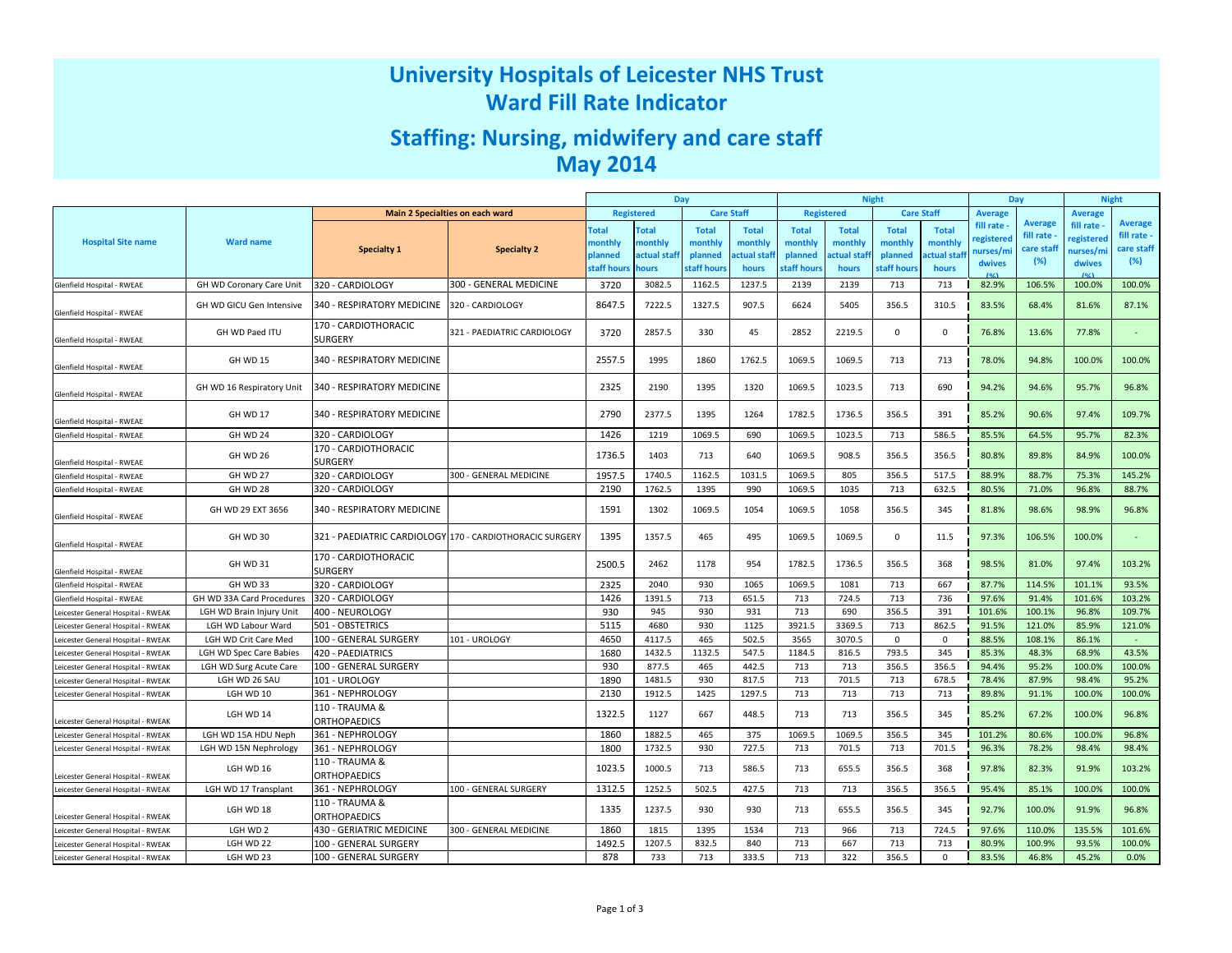# University Hospitals of Leicester NHS TrustWard Fill Rate Indicator

# Staffing: Nursing, midwifery and care staffMay 2014

|                                   |                                       |                                       |                                 | Day          |                   |                   | <b>Night</b>       |                   |              | Day               |              | <b>Night</b> |                |                |                |
|-----------------------------------|---------------------------------------|---------------------------------------|---------------------------------|--------------|-------------------|-------------------|--------------------|-------------------|--------------|-------------------|--------------|--------------|----------------|----------------|----------------|
|                                   |                                       |                                       | Main 2 Specialties on each ward |              | <b>Registered</b> | <b>Care Staff</b> |                    | <b>Registered</b> |              | <b>Care Staff</b> |              | Average      |                | <b>Average</b> |                |
|                                   |                                       |                                       |                                 | <b>Total</b> | <b>Total</b>      | <b>Total</b>      | <b>Total</b>       | <b>Total</b>      | <b>Total</b> | <b>Total</b>      | <b>Total</b> | fill rate    | <b>Average</b> | fill rate      | <b>Average</b> |
| <b>Hospital Site name</b>         | <b>Ward name</b>                      |                                       |                                 | monthly      | nonthly           | monthly           | monthly            | monthly           | monthly      | monthly           | monthly      | registered   | fill rate      | registered     | fill rate -    |
|                                   |                                       | <b>Specialty 1</b>                    | <b>Specialty 2</b>              | planned      | actual staf       | planned           | <b>ctual staff</b> | planned           | ctual staf   | planned           | actual staf  | nurses/mi    | care staff     | nurses/m       | care staff     |
|                                   |                                       |                                       |                                 | taff hours   | <b>ours</b>       | staff hour        | hours              | taff hours        | hours        | staff hour:       | hours        | dwives       | (%)            | dwives         | (%)            |
| eicester General Hospital - RWEAK | LGH WD 27                             | 100 - GENERAL SURGERY                 |                                 | 1492.5       | 1387.5            | 930               | 938.5              | 713               | 713          | 713               | 713          | 93.0%        | 100.9%         | 100.0%         | 100.0%         |
| eicester General Hospital - RWEAK | LGH WD 28 Urology                     | 100 - GENERAL SURGERY                 |                                 | 1581         | 1543              | 980               | 949.5              | 1069.5            | 1081         | 713               | 724.5        | 97.6%        | 96.9%          | 101.1%         | 101.6%         |
| eicester General Hospital - RWEAK | LGH WD 29 EMU Urology                 | 100 - GENERAL SURGERY                 | 101 - UROLOGY                   | 2422.5       | 2010              | 1560              | 1440               | 1069.5            | 989          | 713               | 724.5        | 83.0%        | 92.3%          | 92.5%          | 101.6%         |
| eicester General Hospital - RWEAK | LGH WD 30                             | 501 - OBSTETRICS                      |                                 | 1395         | 1477.5            | 930               | 1087.5             | 1069.5            | 1063.75      | 713               | 615.25       | 105.9%       | 116.9%         | 99.5%          | 86.3%          |
| eicester General Hospital - RWEAK | LGH WD 31                             | 502 - GYNAECOLOGY                     |                                 | 1830         | 1867.5            | 1275              | 1327.5             | 713               | 713          | 310.5             | 310.5        | 102.0%       | 104.1%         | 100.0%         | 100.0%         |
| eicester General Hospital - RWEAK | LGH WD 3                              | 300 - GENERAL MEDICINE                |                                 | 1058         | 1104              | 1069.5            | 1046.5             | 713               | 701.5        | 713               | 747.5        | 104.3%       | 97.8%          | 98.4%          | 104.8%         |
| eicester General Hospital - RWEAK | LGH WD Young Disabled                 | 400 - NEUROLOGY                       |                                 | 1065         | 990               | 870               | 810                | 713               | 701.5        | 402.5             | 414          | 93.0%        | 93.1%          | 98.4%          | 102.9%         |
| eicester Royal Infirmary - RWEAA  | LRI WD Bone Marrow                    | 303 - CLINICAL HAEMATOLOGY            |                                 | 1260         | 1245              | 127.5             | 112.5              | 713               | 713          | $\Omega$          | $\mathbf 0$  | 98.8%        | 88.2%          | 100.0%         |                |
| Leicester Royal Infirmary - RWEAA | LRI WD Paed ITU                       | 420 - PAEDIATRICS                     |                                 | 2790         | 2302.5            | 465               | 375                | 1782.5            | 1748         | 356.5             | 23           | 82.5%        | 80.6%          | 98.1%          | 6.5%           |
| Leicester Royal Infirmary - RWEAA | LRI Delivery Suite, Ward 1 and<br>MAU | 501 - OBSTETRICS                      |                                 | 6510         | 7087.5            | 2790              | 1627.5             | 4991              | 5198         | 1426              | 701.5        | 108.9%       | 58.3%          | 104.1%         | 49.2%          |
| Leicester Royal Infirmary - RWEAA | LRI WD Fielding John Vic L1           | 300 - GENERAL MEDICINE                |                                 | 1860         | 1957.5            | 1395              | 1620               | 713               | 713          | 713               | 805          | 105.2%       | 116.1%         | 100.0%         | 112.9%         |
| Leicester Royal Infirmary - RWEAA | LRI WD IDU Infectious Diseases        | 350 - INFECTIOUS DISEASES             | 300 - GENERAL MEDICINE          | 1162.5       | 1147.5            | 1395              | 1162.5             | 713               | 667          | 368               | 402.5        | 98.7%        | 83.3%          | 93.5%          | 109.4%         |
| Leicester Royal Infirmary - RWEAA | LRI WD ITU Bal L2                     | 100 - GENERAL SURGERY                 | 192 - CRITICAL CARE MEDICINE    | 7905         | 6367.5            | 930               | 480                | 6060.5            | 4841.5       | 713               | 184          | 80.6%        | 51.6%          | 79.9%          | 25.8%          |
| Leicester Royal Infirmary - RWEAA | LRI WD Kinmonth Unit Bal L3           | 100 - GENERAL SURGERY                 | 120 - ENT                       | 1354         | 1312.5            | 735               | 675                | 713               | 713          | 713               | 713          | 96.9%        | 91.8%          | 100.0%         | 100.0%         |
| Leicester Royal Infirmary - RWEAA | LRI WD Spec Care Baby Ken L5          | 420 - PAEDIATRICS                     |                                 | 6975         | 5880              | 930               | 930                | 5347.5            | 4370         | 713               | 724.5        | 84.3%        | 100.0%         | 81.7%          | 101.6%         |
| Leicester Royal Infirmary - RWEAA | LRI WD 8 SAU Bal L3                   | 100 - GENERAL SURGERY                 |                                 | 2062.5       | 1732.5            | 2025              | 1912.5             | 1426              | 1426         | 1426              | 1380         | 84.0%        | 94.4%          | 100.0%         | 96.8%          |
| Leicester Royal Infirmary - RWEAA | LRI-Stroke Unit Wards 25 & 26         | 300 - GENERAL MEDICINE                |                                 | 3720         | 3120              | 2325              | 2587.5             | 1426              | 1403         | 1426              | 1138.5       | 83.9%        | 111.3%         | 98.4%          | 79.8%          |
| Leicester Royal Infirmary - RWEAA | LRI WD 10 Bal L4                      | 171 - PAEDIATRIC SURGERY              |                                 | 1987.5       | 1620              | 1327.5            | 825                | 713               | 713          | 356.5             | 356.5        | 81.5%        | 62.1%          | 100.0%         | 100.0%         |
| Leicester Royal Infirmary - RWEAA | LRI WD 11 Bal L4                      | 110 - TRAUMA &<br><b>ORTHOPAEDICS</b> | 420 - PAEDIATRICS               | 2220         | 1920              | 960               | 990                | 713               | 713          | 356.5             | 368          | 86.5%        | 103.1%         | 100.0%         | 103.2%         |
| eicester Royal Infirmary - RWEAA  | LRI WD 12 Bal L4                      | 420 - PAEDIATRICS                     |                                 | 2025         | 1792.5            | 465               | 547.5              | 1426              | 1299.5       | 356.5             | 356.5        | 88.5%        | 117.7%         | 91.1%          | 100.0%         |
| Leicester Royal Infirmary - RWEAA | LRI WD 14 Bal L4                      | <b>420 - PAEDIATRICS</b>              | 421 - PAEDIATRIC NEUROLOGY      | 1725         | 1627.5            | 930               | 705                | 1069.5            | 1104         | 356.5             | 356.5        | 94.3%        | 75.8%          | 103.2%         | 100.0%         |
| Leicester Royal Infirmary - RWEAA | LRI WD 17 Bal L5                      | 110 - TRAUMA &<br><b>ORTHOPAEDICS</b> |                                 | 2325         | 2092.5            | 1860              | 1725               | 1069.5            | 1081         | 713               | 655.5        | 90.0%        | 92.7%          | 101.1%         | 91.9%          |
| Leicester Royal Infirmary - RWEAA | LRI WD 18 Bal L5                      | 110 - TRAUMA &<br>ORTHOPAEDICS        |                                 | 1984         | 1660.5            | 1860              | 1792.5             | 1069.5            | 977.5        | 713               | 793.5        | 83.7%        | 96.4%          | 91.4%          | 111.3%         |
| Leicester Royal Infirmary - RWEAA | LRI WD 19 Bal L6                      | 300 - GENERAL MEDICINE                |                                 | 2797.5       | 2707.5            | 1860              | 1905.5             | 1069.5            | 1046.5       | 713               | 713          | 96.8%        | 102.4%         | 97.8%          | 100.0%         |
| Leicester Royal Infirmary - RWEAA | LRI WD 21 Bal L6                      | 100 - GENERAL SURGERY                 |                                 | 1627.5       | 1612.5            | 1522.5            | 1477.5             | 1069.5            | 1058         | 552               | 644          | 99.1%        | 97.0%          | 98.9%          | 116.7%         |
| eicester Royal Infirmary - RWEAA  | LRI WD 22 Bal 6                       | 100 - GENERAL SURGERY                 |                                 | 2122.5       | 1980              | 1162.5            | 1140               | 1069.5            | 1069.5       | 713               | 770.5        | 93.3%        | 98.1%          | 100.0%         | 108.1%         |
| Leicester Royal Infirmary - RWEAA | LRI WD 23 Win L3                      | 300 - GENERAL MEDICINE                |                                 | 1891         | 1638.5            | 1178              | 1231               | 1069.5            | 1058         | 713               | 713          | 86.6%        | 104.5%         | 98.9%          | 100.0%         |
| eicester Royal Infirmary - RWEAA  | LRI WD 24 Win L3                      | 300 - GENERAL MEDICINE                | 400 - NEUROLOGY                 | 1782.5       | 1610              | 1426              | 1226.5             | 1069.5            | 1046.5       | 713               | 713          | 90.3%        | 86.0%          | 97.8%          | 100.0%         |
| Leicester Royal Infirmary - RWEAA | LRI WD 27 Win L4                      | 420 - PAEDIATRICS                     | 303 - CLINICAL HAEMATOLOGY      | 2287.5       | 1867.5            | 757.5             | 540                | 1069.5            | 1069.5       | 356.5             | 230          | 81.6%        | 71.3%          | 100.0%         | 64.5%          |
| eicester Royal Infirmary - RWEAA  | LRI WD 28 Windsor Level 4             | 420 - PAEDIATRICS                     |                                 | 930          | 930               | 930               | 915                | 713               | 713          | 356.5             | 356.5        | 100.0%       | 98.4%          | 100.0%         | 100.0%         |
| Leicester Royal Infirmary - RWEAA | LRI WD 29 Win L4                      | 301 - GASTROENTEROLOGY                | 300 - GENERAL MEDICINE          | 1751.5       | 1634.5            | 1162.5            | 1206               | 713               | 1023.5       | 713               | 851          | 93.3%        | 103.7%         | 143.5%         | 119.4%         |
| eicester Royal Infirmary - RWEAA  | LRI WD 30 Win L4                      | 301 - GASTROENTEROLOGY                |                                 | 2025         | 1635              | 1860              | 1582.5             | 1069.5            | 1023.5       | 713               | 862.5        | 80.7%        | 85.1%          | 95.7%          | 121.0%         |
| Leicester Royal Infirmary - RWEAA | LRI WD 31 Win L5                      | 300 - GENERAL MEDICINE                |                                 | 2268         | 1793              | 1426              | 1587               | 1069.5            | 701.5        | 713               | 874          | 79.1%        | 111.3%         | 65.6%          | 122.6%         |
| Leicester Royal Infirmary - RWEAA | LRI WD 32 Win L5                      | 110 - TRAUMA &<br><b>ORTHOPAEDICS</b> |                                 | 2092.5       | 1770              | 1627.5            | 1672.5             | 1069.5            | 908.5        | 1069.5            | 1104         | 84.6%        | 102.8%         | 84.9%          | 103.2%         |
| Leicester Royal Infirmary - RWEAA | LRI WD 33 Win L5                      | 300 - GENERAL MEDICINE                |                                 | 1891         | 1736              | 1782.5            | 1713.5             | 1782.5            | 1610         | 1426              | 1426         | 91.8%        | 96.1%          | 90.3%          | 100.0%         |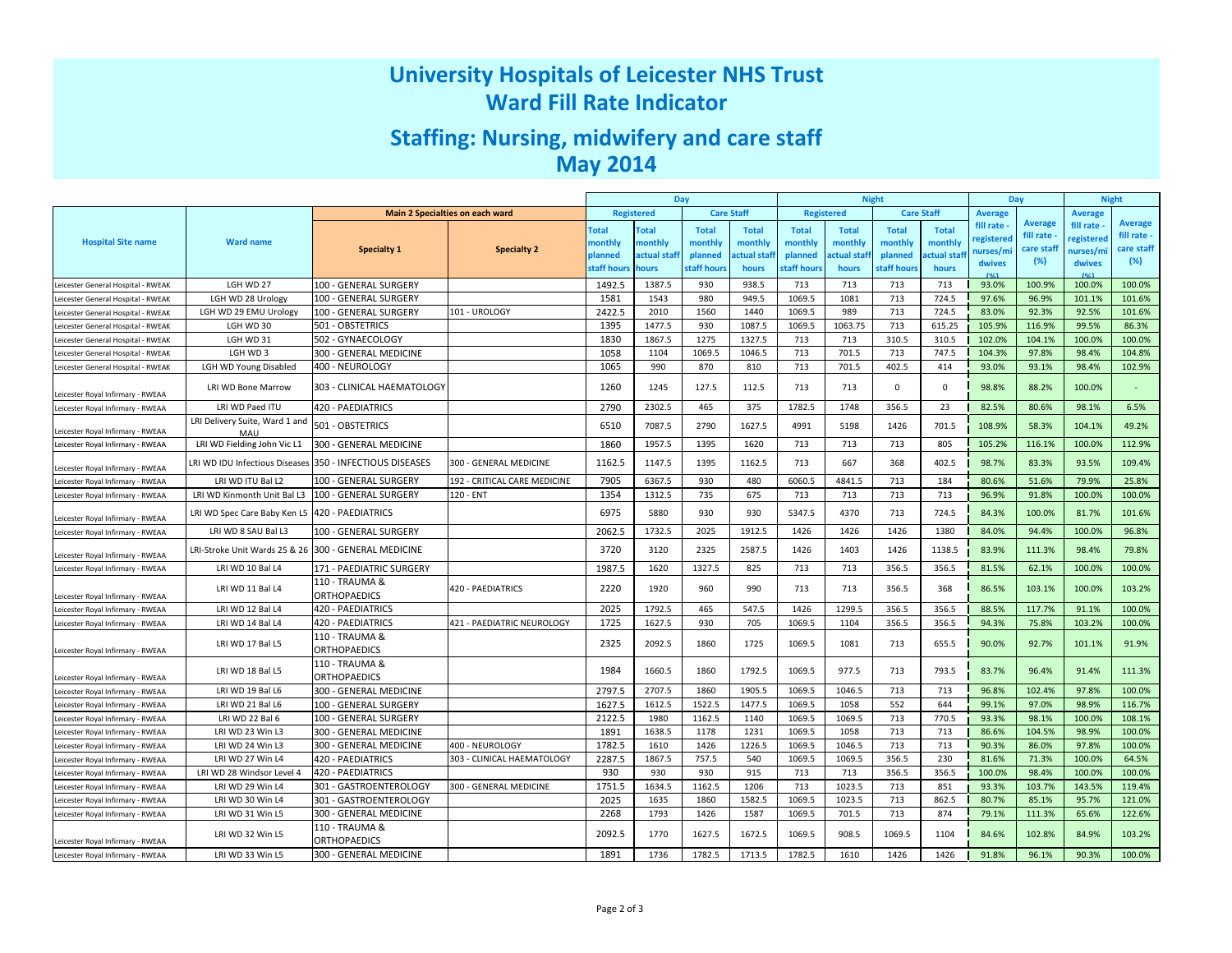# University Hospitals of Leicester NHS TrustWard Fill Rate Indicator

# Staffing: Nursing, midwifery and care staffMay 2014

|                                   |                           |                                 |                            | Day                                                     |                                         |                                                   |                                                  |                                                   | <b>Night</b>                                     |                                                   | Day                                              |                                                                     | <b>Night</b>                                     |                                                        |                                                    |
|-----------------------------------|---------------------------|---------------------------------|----------------------------|---------------------------------------------------------|-----------------------------------------|---------------------------------------------------|--------------------------------------------------|---------------------------------------------------|--------------------------------------------------|---------------------------------------------------|--------------------------------------------------|---------------------------------------------------------------------|--------------------------------------------------|--------------------------------------------------------|----------------------------------------------------|
|                                   |                           | Main 2 Specialties on each ward |                            |                                                         | <b>Registered</b>                       |                                                   | <b>Care Staff</b>                                |                                                   | <b>Registered</b>                                | <b>Care Staff</b>                                 |                                                  | Average                                                             |                                                  | <b>Average</b>                                         |                                                    |
| <b>Hospital Site name</b>         | <b>Ward name</b>          | Specialty 1                     | Specialty 2                | <b>Total</b><br>monthly<br>planned<br>staff hours hours | <b>Total</b><br>nonthly<br>actual staff | <b>Total</b><br>monthly<br>planned<br>staff hours | <b>Total</b><br>monthly<br>actual staff<br>hours | <b>Total</b><br>monthly<br>planned<br>staff hours | <b>Total</b><br>monthly<br>actual staff<br>hours | <b>Total</b><br>monthly<br>planned<br>staff hours | <b>Total</b><br>monthly<br>actual staff<br>hours | fill rate -<br>registered<br>nurses/mi<br>dwives<br>10 <sub>4</sub> | <b>Average</b><br>fill rate<br>care staff<br>(%) | fill rate<br>registered<br>nurses/mi<br>dwives<br>10/1 | <b>Average</b><br>fill rate -<br>care staff<br>(%) |
| Leicester Royal Infirmary - RWEAA | LRI WD 34 Windsor Level 5 | 300 - GENERAL MEDICINE          |                            | 2325                                                    | 1879                                    | 2025                                              | 1920                                             | 1426                                              | 1150                                             | 1069.5                                            | 897                                              | 80.8%                                                               | 94.8%                                            | 80.6%                                                  | 83.9%                                              |
| Leicester Royal Infirmary - RWEAA | LRI WD 36 Win L6          | 300 - GENERAL MEDICINE          | 430 - GERIATRIC MEDICINE   | 1999.5                                                  | 1761                                    | 1446                                              | 1353.5                                           | 1069.5                                            | 782                                              | 713                                               | 701.5                                            | 88.1%                                                               | 93.6%                                            | 73.1%                                                  | 98.4%                                              |
| Leicester Royal Infirmary - RWEAA | LRI WD 37 Win L6          | 300 - GENERAL MEDICINE          |                            | 2164.5                                                  | 2008.5                                  | 1129.5                                            | 1044                                             | 713                                               | 713                                              | 1069.5                                            | 1046.5                                           | 92.8%                                                               | 92.4%                                            | 100.0%                                                 | 97.8%                                              |
| Leicester Royal Infirmary - RWEAA | LRI WD 38 Win L6          | 300 - GENERAL MEDICINE          |                            | 2010                                                    | 1950                                    | 1387.5                                            | 1357.5                                           | 1092.5                                            | 736                                              | 724.5                                             | 678.5                                            | 97.0%                                                               | 97.8%                                            | 67.4%                                                  | 93.7%                                              |
| Leicester Royal Infirmary - RWEAA | LRI WD 39 Osb L1          | 800 - CLINICAL ONCOLOGY         | 303 - CLINICAL HAEMATOLOGY | 1485                                                    | 1252.5                                  | 930                                               | 907.5                                            | 713                                               | 701.5                                            | 356.5                                             | 356.5                                            | 84.3%                                                               | 97.6%                                            | 98.4%                                                  | 100.0%                                             |
| Leicester Royal Infirmary - RWEAA | LRI WD 40 Osb L1          | 800 - CLINICAL ONCOLOGY         |                            | 1470                                                    | 1162.5                                  | 930                                               | 817.5                                            | 713                                               | 655.5                                            | 356.5                                             | 345                                              | 79.1%                                                               | 87.9%                                            | 91.9%                                                  | 96.8%                                              |
| Leicester Royal Infirmary - RWEAA | LRI WD 41 Osb L2          | 303 - CLINICAL HAEMATOLOGY      |                            | 1860                                                    | 1665                                    | 930                                               | 870                                              | 1069.5                                            | 1058                                             | 356.5                                             | 333.5                                            | 89.5%                                                               | 93.5%                                            | 98.9%                                                  | 93.5%                                              |
| Leicester Royal Infirmary - RWEAA | LRI WD 5 Ken L3           | 501 - OBSTETRICS                |                            | 1860                                                    | 1725                                    | 1395                                              | 1935                                             | 713                                               | 713                                              | 713                                               | 713                                              | 92.7%                                                               | 138.7%                                           | 100.0%                                                 | 100.0%                                             |
| Leicester Royal Infirmary - RWEAA | LRI WD 6 Ken L3           | 501 - OBSTETRICS                |                            | 1627.5                                                  | 1732.5                                  | 2325                                              | 1957.5                                           | 713                                               | 724.5                                            | 1069.5                                            | 862.5                                            | 106.5%                                                              | 84.2%                                            | 101.6%                                                 | 80.6%                                              |
| Leicester Royal Infirmary - RWEAA | LRI WD 7 Bal L3           | 100 - GENERAL SURGERY           | 160 - PLASTIC SURGERY      | 1627.5                                                  | 1575                                    | 1365                                              | 1350                                             | 1069.5                                            | 1046.5                                           | 713                                               | 678.5                                            | 96.8%                                                               | 98.9%                                            | 97.8%                                                  | 95.2%                                              |
|                                   |                           |                                 |                            |                                                         |                                         |                                                   |                                                  |                                                   |                                                  |                                                   |                                                  |                                                                     |                                                  |                                                        |                                                    |
|                                   | Total                     |                                 |                            | 171121.5                                                | 152708                                  | 88283.5                                           | 81350                                            | 101947.5                                          | 93822.75                                         | 45931                                             | 43360.75                                         |                                                                     |                                                  |                                                        |                                                    |